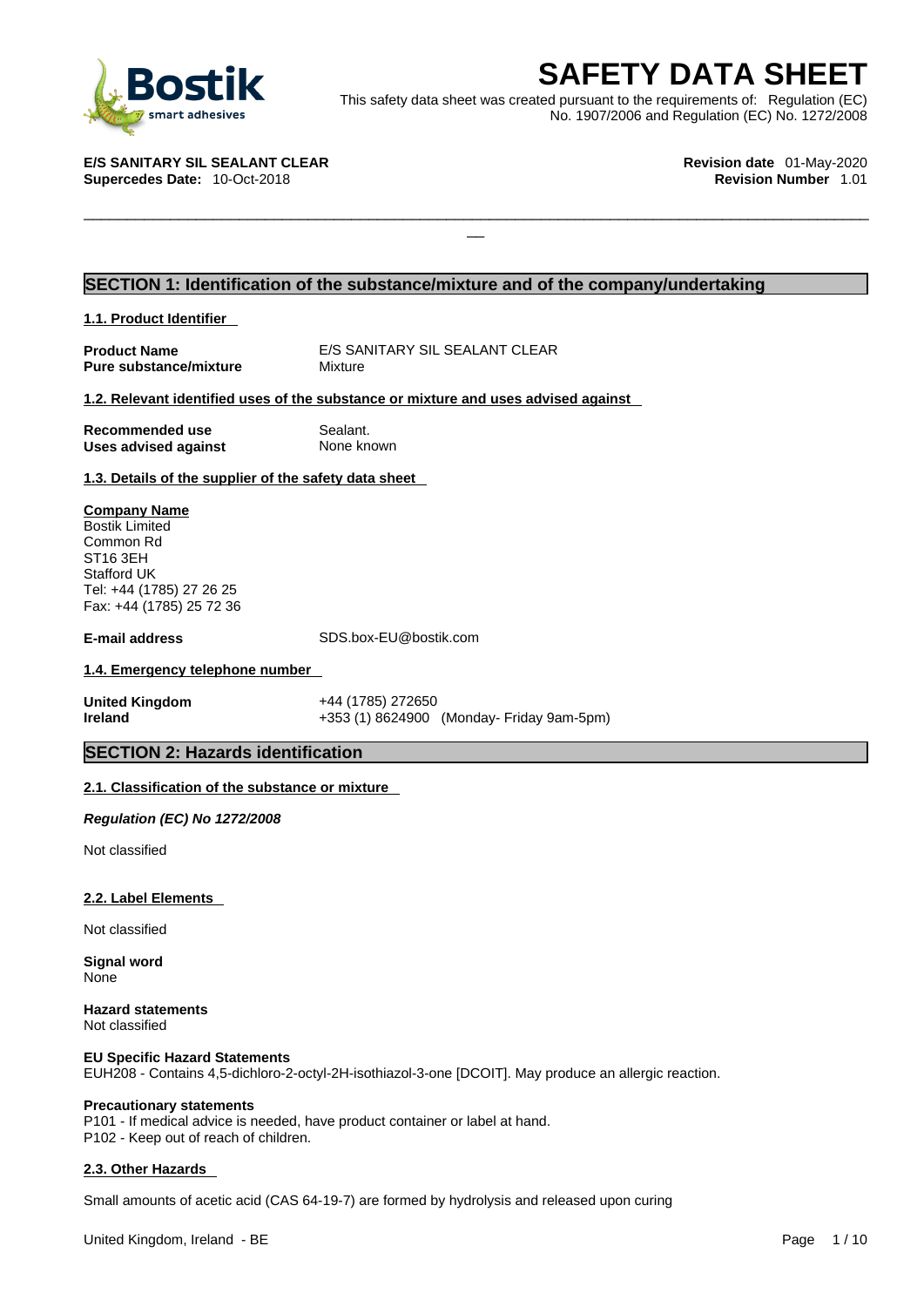\_\_\_\_\_\_\_\_\_\_\_\_\_\_\_\_\_\_\_\_\_\_\_\_\_\_\_\_\_\_\_\_\_\_\_\_\_\_\_\_\_\_\_\_\_\_\_\_\_\_\_\_\_\_\_\_\_\_\_\_\_\_\_\_\_\_\_\_\_\_\_\_\_\_\_\_\_\_\_\_\_\_\_\_\_\_\_\_\_\_\_

## **PBT & vPvB**

This mixture contains no substance considered to be persistent, bioaccumulating or toxic (PBT) This mixture contains no substance considered to be very persistent nor very bioaccumulating (vPvB)

## **SECTION 3: Composition/information on ingredients**

## **3.1 Substances**

Not applicable

## **3.2. Mixtures**

| <b>Chemical name</b>                                                                 | <b>EC No</b> | <b>CAS No</b> | Weight-%      | <b>Classification</b><br>according to<br><b>Regulation (EC)</b><br>No. 1272/2008<br>[CLP]                                                                                                             | <b>Specific</b><br>concentration limit<br>(SCL) | <b>REACH</b><br><b>Registration</b><br><b>Number</b> |
|--------------------------------------------------------------------------------------|--------------|---------------|---------------|-------------------------------------------------------------------------------------------------------------------------------------------------------------------------------------------------------|-------------------------------------------------|------------------------------------------------------|
| Hydrocarbons, C13-C23,<br>n-alkanes, isoalkanes,<br>cyclics, $< 0.03\%$<br>aromatics | 932-078-5    | --            | $>25 - 40$    | Asp. Tox. 1<br>(H304)                                                                                                                                                                                 |                                                 | 01-2119552497-<br>29-xxxx                            |
| Triacetoxy(propyl)silane                                                             | 241-816-9    | 17865-07-5    | $1 - 3$       | Skin Corr. 1B<br>(H314)<br>(EUH071)                                                                                                                                                                   |                                                 | 01-2119966899-<br>07-XXXX                            |
| Silanetriol, methyl-,<br>triacetate                                                  | 224-221-9    | 4253-34-3     | $1 - 2.5$     | Skin Corr. 1C<br>(H314)<br>Acute Tox. 4<br>(H302)<br>(EUH014)                                                                                                                                         |                                                 | 01-2119962266-<br>32-XXXX                            |
| 4,5-dichloro-2-octyl-2H-i<br>sothiazol-3-one [DCOIT]                                 | 264-843-8    | 64359-81-5    | $0.01 - 0.05$ | Skin Corr. 1B<br>(H314)<br>Eye Dam. 1<br>(H318)<br>Skin Sens, 1A<br>(H317)<br>Acute Tox. 4<br>(H302)<br>Acute Tox. 2<br>(H330)<br>Aquatic Acute 1<br>(H400) M=100<br>Aquatic Chronic<br>$1(410) M=10$ |                                                 | --                                                   |

## **Full text of H- and EUH-phrases: see section 16**

Note:  $\wedge$  indicates not classified, however, the substance is listed in section 3 as it has an OEL

This product does not contain candidate substances of very high concern at a concentration >=0.1% (Regulation (EC) No. 1907/2006 (REACH), Article 59)

## **SECTION 4: First aid measures**

## **4.1. Description of first aid measures**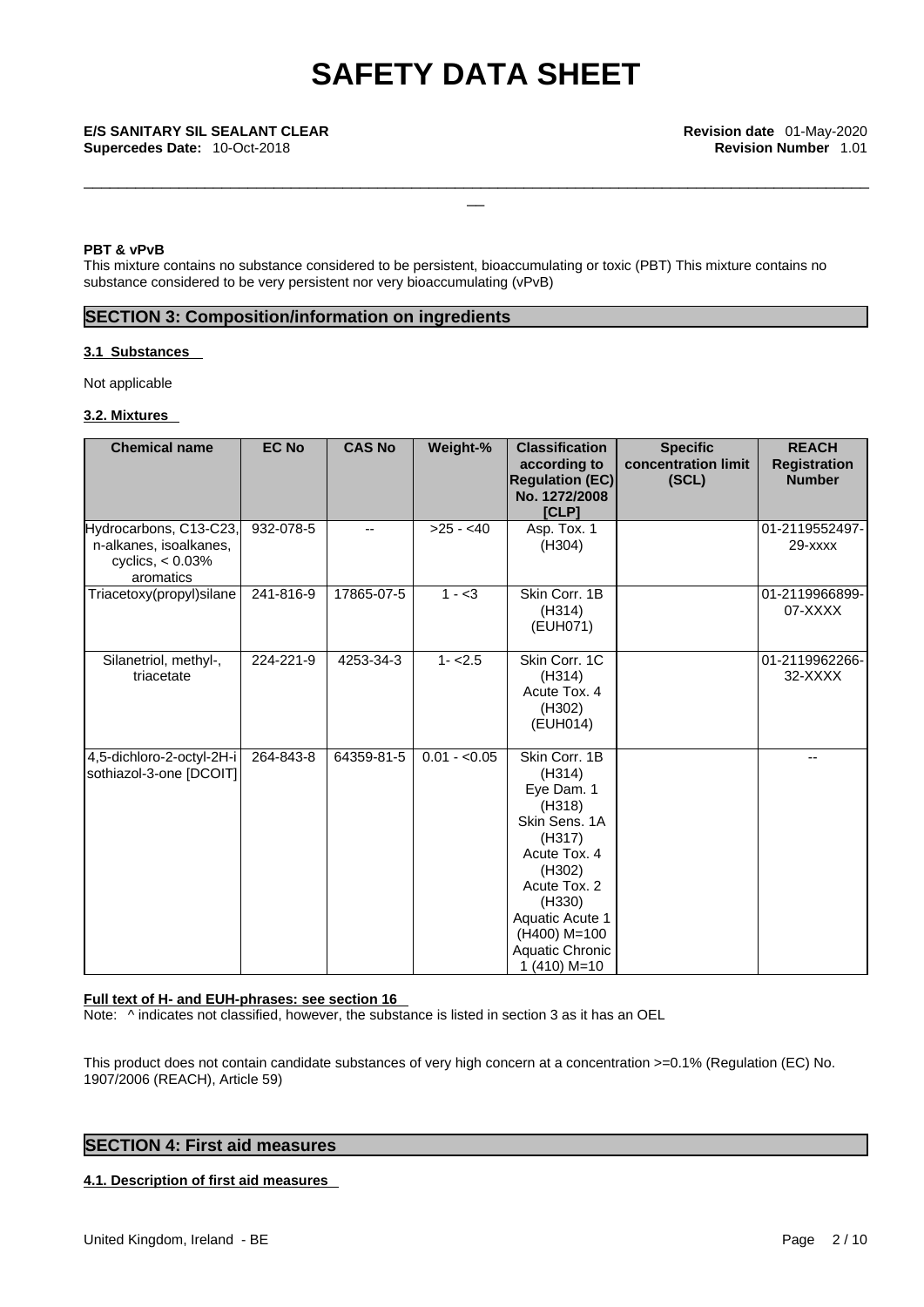| <b>E/S SANITARY SIL SEALANT CLEAR</b><br>Supercedes Date: 10-Oct-2018 | Revision date 01-May-2020<br><b>Revision Number 1.01</b>                                                                                                    |
|-----------------------------------------------------------------------|-------------------------------------------------------------------------------------------------------------------------------------------------------------|
| <b>General advice</b>                                                 | If medical advice is needed, have product container or label at hand. Show this safety<br>data sheet to the doctor in attendance.                           |
| <b>Inhalation</b>                                                     | Remove to fresh air. IF exposed or concerned: Get medical advice/attention.                                                                                 |
| Eye contact                                                           | Rinse thoroughly with plenty of water for at least 15 minutes, lifting lower and upper<br>eyelids. Consult a doctor.                                        |
| <b>Skin contact</b>                                                   | Wash skin with soap and water. In the case of skin irritation or allergic reactions see a<br>doctor.                                                        |
| Ingestion                                                             | Clean mouth with water. Do NOT induce vomiting. Drink 1 or 2 glasses of water. Never<br>give anything by mouth to an unconscious person.                    |
|                                                                       | 4.2. Most important symptoms and effects, both acute and delayed                                                                                            |
| <b>Symptoms</b>                                                       | No information available.                                                                                                                                   |
|                                                                       | 4.3. Indication of any immediate medical attention and special treatment needed                                                                             |
| <b>Note to doctors</b>                                                | Treat symptomatically.                                                                                                                                      |
| <b>SECTION 5: Firefighting measures</b>                               |                                                                                                                                                             |
| 5.1. Extinguishing media                                              |                                                                                                                                                             |
| Suitable extinguishing media                                          | Use extinguishing measures that are appropriate to local circumstances and the<br>surrounding environment.                                                  |
| Unsuitable extinguishing media                                        | Full water jet. Do not scatter spilled material with high pressure water streams.                                                                           |
| 5.2. Special hazards arising from the substance or mixture            |                                                                                                                                                             |
| chemical                                                              | Specific hazards arising from the Thermal decomposition can lead to release of toxic and corrosive gases/vapours.                                           |
| 5.3. Advice for firefighters                                          |                                                                                                                                                             |
| Special protective equipment for<br>fire-fighters                     | Firefighters should wear self-contained breathing apparatus and full firefighting turnout<br>gear. Use personal protection equipment.                       |
| <b>SECTION 6: Accidental release measures</b>                         |                                                                                                                                                             |
|                                                                       | 6.1. Personal precautions, protective equipment and emergency procedures                                                                                    |
| <b>Personal precautions</b>                                           | Ensure adequate ventilation. Avoid contact with skin, eyes or clothing.                                                                                     |
| <b>Other information</b>                                              | Ventilate the area. Prevent further leakage or spillage if safe to do so.                                                                                   |
| For emergency responders                                              | Use personal protection recommended in Section 8.                                                                                                           |
| 6.2. Environmental precautions                                        |                                                                                                                                                             |
| <b>Environmental precautions</b>                                      | Do not flush into surface water or sanitary sewer system. Do not allow to enter into<br>soil/subsoil. See Section 12 for additional Ecological Information. |
| 6.3. Methods and material for containment and cleaning up             |                                                                                                                                                             |
| <b>Methods for containment</b>                                        | Do not scatter spilled material with high pressure water streams.                                                                                           |
| Methods for cleaning up                                               | Take up mechanically, placing in appropriate containers for disposal.                                                                                       |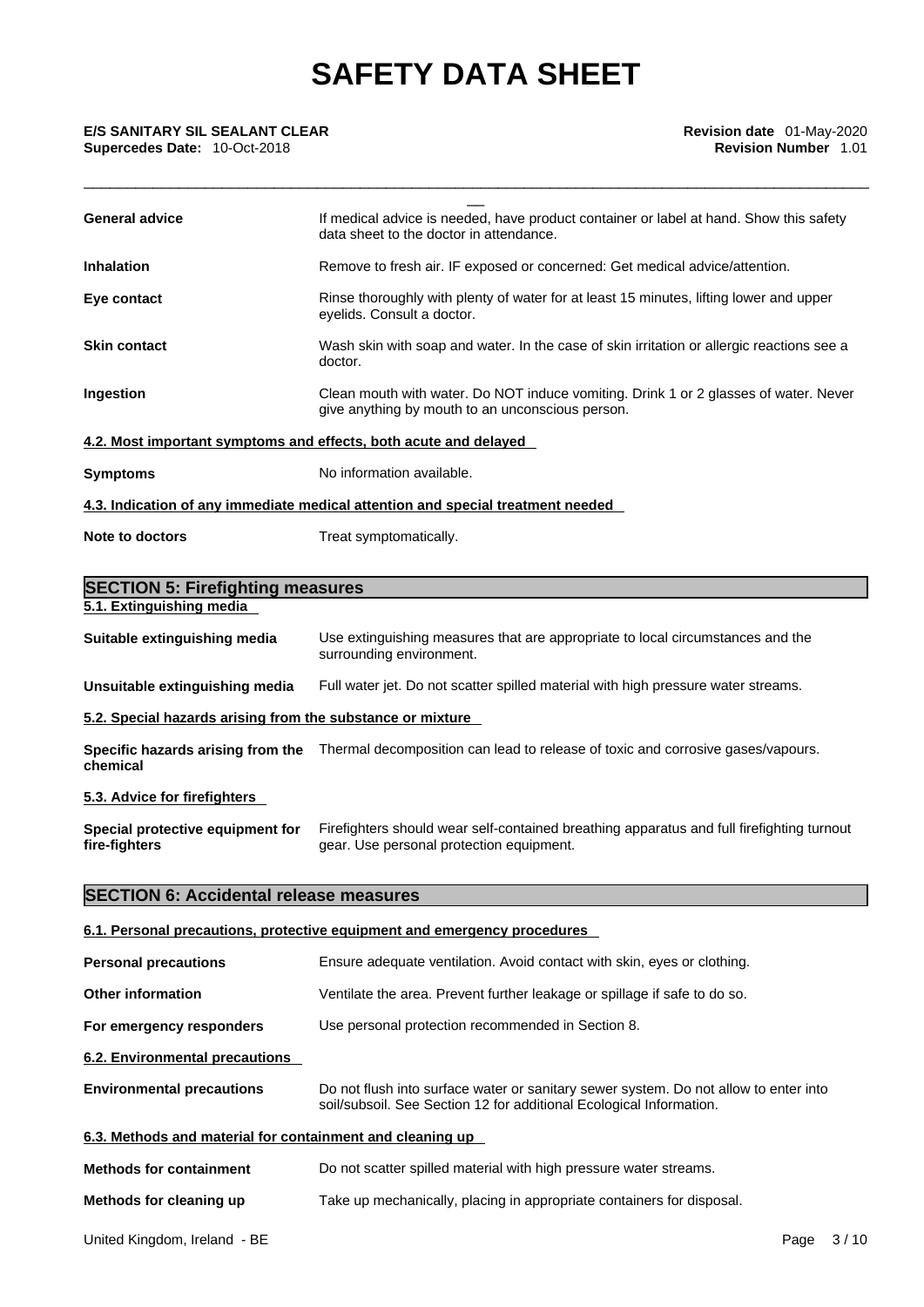\_\_\_\_\_\_\_\_\_\_\_\_\_\_\_\_\_\_\_\_\_\_\_\_\_\_\_\_\_\_\_\_\_\_\_\_\_\_\_\_\_\_\_\_\_\_\_\_\_\_\_\_\_\_\_\_\_\_\_\_\_\_\_\_\_\_\_\_\_\_\_\_\_\_\_\_\_\_\_\_\_\_\_\_\_\_\_\_\_\_\_

\_\_ **E/S SANITARY SIL SEALANT CLEAR Revision date** 01-May-2020 **Supercedes Date:** 10-Oct-2018 **Revision Number** 1.01

| 6.4. Reference to other sections                                  |                                                                                                                                                                                                                               |
|-------------------------------------------------------------------|-------------------------------------------------------------------------------------------------------------------------------------------------------------------------------------------------------------------------------|
| Reference to other sections                                       | See section 8 for more information. See section 13 for more information.                                                                                                                                                      |
| <b>SECTION 7: Handling and storage</b>                            |                                                                                                                                                                                                                               |
| 7.1. Precautions for safe handling                                |                                                                                                                                                                                                                               |
| Advice on safe handling                                           | Ensure adequate ventilation. Use personal protective equipment as required. Avoid<br>contact with skin, eyes or clothing.                                                                                                     |
| General hygiene considerations                                    | Handle in accordance with good industrial hygiene and safety practice. Do not eat, drink<br>or smoke when using this product. Wash thoroughly after handling. Take off all<br>contaminated clothing and wash it before reuse. |
| 7.2. Conditions for safe storage, including any incompatibilities |                                                                                                                                                                                                                               |
| <b>Storage Conditions</b>                                         | Keep container tightly closed in a dry and well-ventilated place. Keep away from food,<br>drink and animal feedingstuffs.                                                                                                     |
| 7.3. Specific end use(s)                                          |                                                                                                                                                                                                                               |
| <b>Specific Use(s)</b><br>Sealant.                                |                                                                                                                                                                                                                               |
|                                                                   | Risk Management Methods (RMM) The information required is contained in this Safety Data Sheet.                                                                                                                                |
| <b>Other information</b>                                          | Observe technical data sheet.                                                                                                                                                                                                 |
|                                                                   |                                                                                                                                                                                                                               |

## **SECTION 8: Exposure controls/Personal protection**

## **8.1. Control parameters**

**Exposure Limits** Small amounts of acetic acid (CAS 64-19-7) are formed by hydrolysis and released upon curing

| <b>Chemical name</b> | <b>European Union</b> | <b>Ireland</b>           | <b>United Kingdom</b>      |
|----------------------|-----------------------|--------------------------|----------------------------|
| Acetic acid          |                       | TWA: 10 ppm              | TWA: 10 ppm                |
| 64-19-7              |                       | TWA: $25 \text{ mg/m}^3$ | TWA: $25 \text{ mg/m}^3$   |
|                      |                       | STEL: 20 ppm             | STEL: 20 ppm               |
|                      |                       | STEL: 50 mg/m $3$        | STEL: 50 mg/m <sup>3</sup> |

**Derived No Effect Level (DNEL)** No information available

**Predicted No Effect Concentration** No information available. **(PNEC)** 

**8.2. Exposure controls** 

**Engineering controls** Ensure adequate ventilation, especially in confined areas.

## **Personal Protective Equipment**

**Eye/face protection**<br> **Hand protection**<br>
Wear protective gloves. Glov Wear protective gloves. Gloves must conform to standard EN 374. Ensure that the breakthrough time of the glove material is not exceeded. Refer to glove supplier for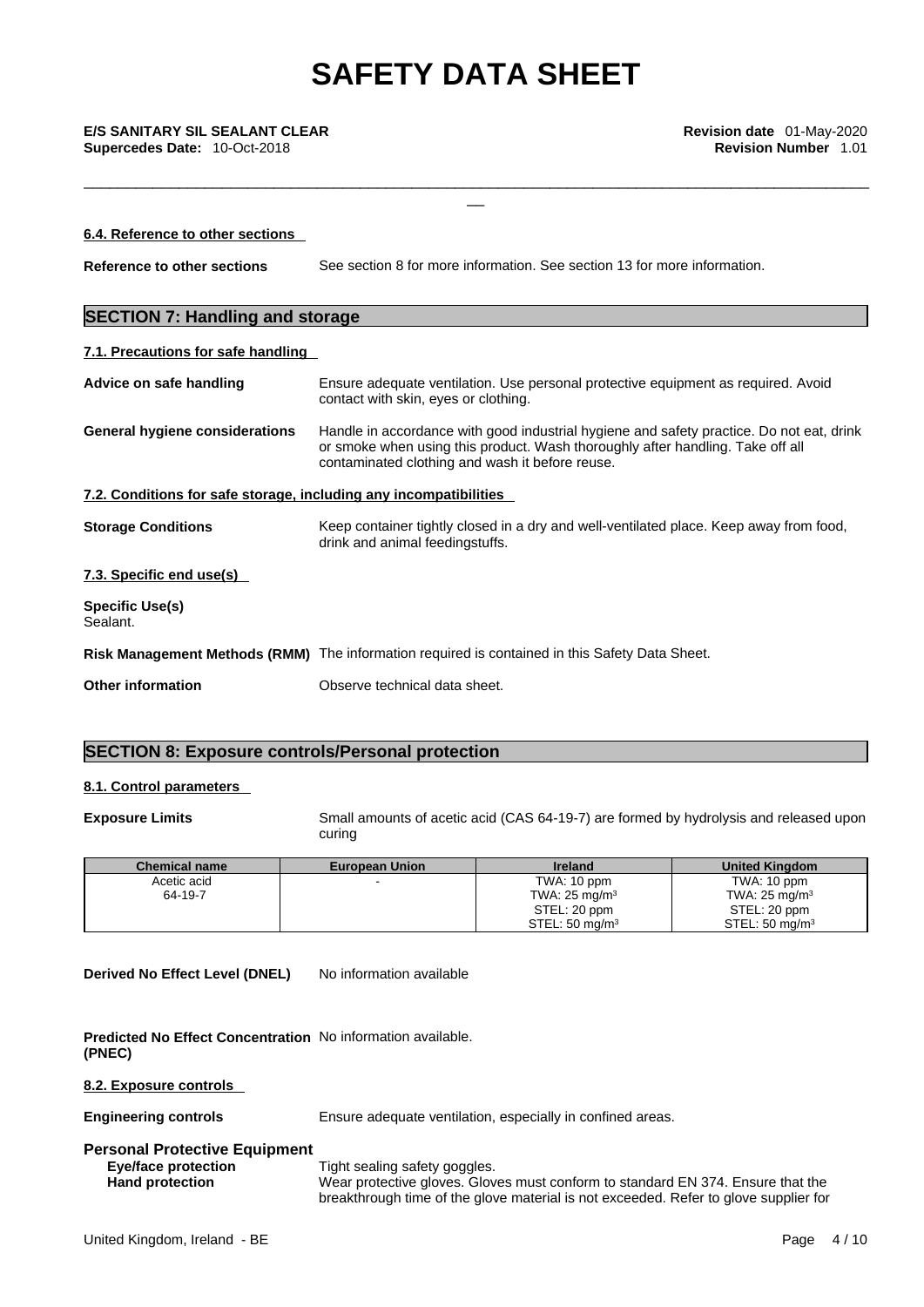\_\_\_\_\_\_\_\_\_\_\_\_\_\_\_\_\_\_\_\_\_\_\_\_\_\_\_\_\_\_\_\_\_\_\_\_\_\_\_\_\_\_\_\_\_\_\_\_\_\_\_\_\_\_\_\_\_\_\_\_\_\_\_\_\_\_\_\_\_\_\_\_\_\_\_\_\_\_\_\_\_\_\_\_\_\_\_\_\_\_\_

\_\_ **E/S SANITARY SIL SEALANT CLEAR Revision date** 01-May-2020 **Supercedes Date:** 10-Oct-2018 **Revision Number** 1.01

| Skin and body protection | information on breakthrough time for specific gloves.<br>Suitable protective clothing. |
|--------------------------|----------------------------------------------------------------------------------------|
|--------------------------|----------------------------------------------------------------------------------------|

**Environmental exposure controls** No information available.

## **SECTION 9: Physical and chemical properties**

## **9.1. Information on basic physical and chemical properties**

| <b>Physical state</b><br>Appearance<br><b>Colour</b><br>Odour<br><b>Odour threshold</b>                                                                                                                                                                                                                                                                                                                                                                                                                         | Liquid<br>Paste<br>clear<br>Acetic acid<br>No information available                                                                                                                                                                                                |                  |
|-----------------------------------------------------------------------------------------------------------------------------------------------------------------------------------------------------------------------------------------------------------------------------------------------------------------------------------------------------------------------------------------------------------------------------------------------------------------------------------------------------------------|--------------------------------------------------------------------------------------------------------------------------------------------------------------------------------------------------------------------------------------------------------------------|------------------|
| <b>Property</b><br>рH<br>Melting point / freezing point<br>Boiling point / boiling range<br><b>Flash point</b><br><b>Evaporation rate</b><br><b>Flammability (solid, gas)</b><br><b>Flammability Limit in Air</b>                                                                                                                                                                                                                                                                                               | <b>Values</b><br>No data available<br>No data available<br>301 $°C$<br>> 100 °C<br>No data available<br>Not applicable for liquids.                                                                                                                                | Remarks • Method |
| Upper flammability or explosive No data available<br>limits<br>Lower flammability or explosive No data available<br><b>limits</b><br>Vapour pressure<br><b>Vapour density</b><br><b>Relative density</b><br><b>Water solubility</b><br>Solubility(ies)<br><b>Partition coefficient</b><br><b>Autoignition temperature</b><br><b>Decomposition temperature</b><br><b>Kinematic viscosity</b><br><b>Dynamic viscosity</b><br><b>Explosive properties</b><br><b>Oxidising properties</b><br>9.2. Other information | No data available<br>No data available<br>No data available<br>Immiscible in water<br>No data available<br>No data available<br>No data available<br>No data available<br>$> 21$ mm <sup>2</sup> /s<br>No data available<br>No data available<br>No data available | @ 40°C           |
| Solid content (%)<br><b>VOC Content (%)</b><br><b>Density</b><br>Minimum Ignition Temperature (°C) 200                                                                                                                                                                                                                                                                                                                                                                                                          | No information available<br>No information available<br>$0.97$ g/cm <sup>3</sup>                                                                                                                                                                                   |                  |

## **SECTION 10: Stability and reactivity**

## **10.1. Reactivity**

| <b>Reactivity</b>                                                                               | No information available.       |
|-------------------------------------------------------------------------------------------------|---------------------------------|
| 10.2. Chemical stability                                                                        |                                 |
| <b>Stability</b>                                                                                | Stable under normal conditions. |
| <b>Explosion Data</b><br>Sensitivity to mechanical<br>impact<br>Sensitivity to static discharge | None.<br>None.                  |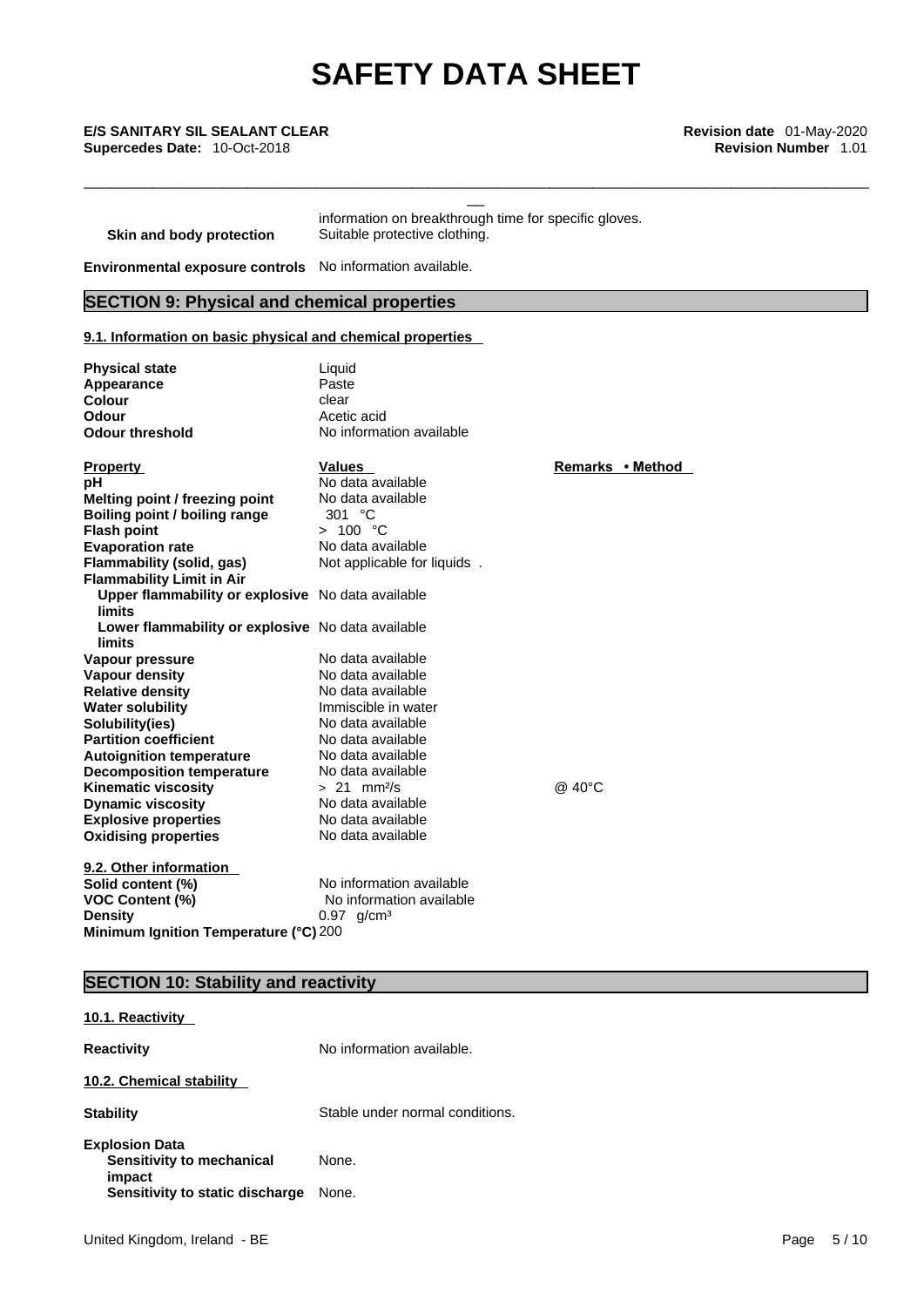\_\_\_\_\_\_\_\_\_\_\_\_\_\_\_\_\_\_\_\_\_\_\_\_\_\_\_\_\_\_\_\_\_\_\_\_\_\_\_\_\_\_\_\_\_\_\_\_\_\_\_\_\_\_\_\_\_\_\_\_\_\_\_\_\_\_\_\_\_\_\_\_\_\_\_\_\_\_\_\_\_\_\_\_\_\_\_\_\_\_\_

\_\_ **E/S SANITARY SIL SEALANT CLEAR Revision date** 01-May-2020 **Supercedes Date:** 10-Oct-2018 **Revision Number** 1.01

| 10.3. Possibility of hazardous reactions                         |                                                                                |
|------------------------------------------------------------------|--------------------------------------------------------------------------------|
| Possibility of hazardous reactions None under normal processing. |                                                                                |
| 10.4. Conditions to avoid                                        |                                                                                |
| <b>Conditions to avoid</b>                                       | None known based on information supplied.                                      |
| 10.5. Incompatible materials                                     |                                                                                |
| Incompatible materials                                           | None known based on information supplied.                                      |
| 10.6. Hazardous decomposition products                           |                                                                                |
| <b>Hazardous decomposition</b><br>products                       | None under normal use conditions. Stable under recommended storage conditions. |

## **SECTION 11: Toxicological information**

## **11.1. Information on toxicological effects**

## **Information on likely routes of exposure**

**Product Information** .

| <b>Inhalation</b>   | Based on available data, the classification criteria are not met.            |
|---------------------|------------------------------------------------------------------------------|
| Eye contact         | Based on available data, the classification criteria are not met.            |
| <b>Skin contact</b> | Based on available data, the classification criteria are not met.            |
| Ingestion           | Based on available data, the classification criteria are not met.            |
|                     | Symptoms related to the physical, chemical and toxicological characteristics |
| Symptoms            | No information available.                                                    |
|                     |                                                                              |

**Numerical measures of toxicity**

**Acute Toxicity** 

## **Component Information**

| Chemical name                    | Oral LD50                    | Dermal LD50                | Inhalation LC50           |
|----------------------------------|------------------------------|----------------------------|---------------------------|
| Hydrocarbons, C13-C23,           | $LD50 > 5000$ mg/kg (Rattus) | $LD50 > 2000$ mg/kg        |                           |
| n-alkanes, isoalkanes, cyclics,  | OECD 401                     | (Oryctolagus cuniculus)    |                           |
| $< 0.03\%$ aromatics             |                              | OECD 402                   |                           |
|                                  |                              |                            |                           |
|                                  |                              |                            |                           |
| Silanetriol, methyl-, triacetate | $LD50 = 1600$ mg/kg (Rattus) |                            |                           |
| 4253-34-3                        | OECD 401                     |                            |                           |
| 4,5-dichloro-2-octyl-2H-isothiaz | $=1636$ mg/kg (Rattus)       | > 2000 mg/kg (Oryctolagus) | $=0.26$ mg/L (Rattus) 4 h |
| ol-3-one [DCOIT]                 |                              | cuniculus)                 |                           |
| 64359-81-5                       |                              |                            |                           |

## **Delayed and immediate effects as well as chronic effects from short and long-term exposure**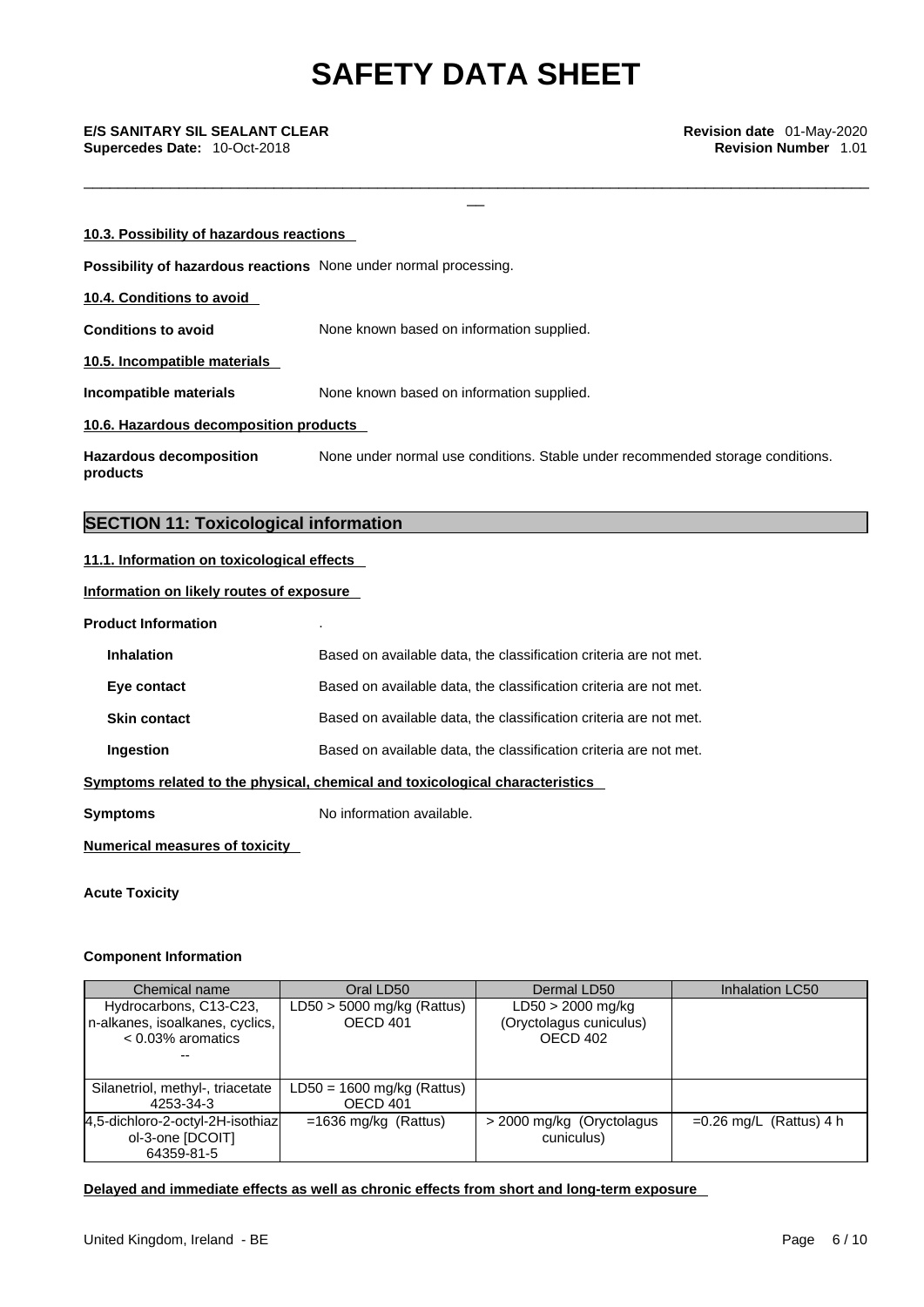| <b>Skin corrosion/irritation</b>  | The assessment of the result of testing was done in accordance with the guideline of the<br>Commission 92/69/EEC.                                                                                                           |
|-----------------------------------|-----------------------------------------------------------------------------------------------------------------------------------------------------------------------------------------------------------------------------|
| Serious eye damage/eye irritation | By analogy to another tested similar product: No irritation after contact to the eyes.<br>(H319 is void). The assessment of the result of testing was done in accordance with the<br>guideline of the Commission 92/69/EEC. |

\_\_\_\_\_\_\_\_\_\_\_\_\_\_\_\_\_\_\_\_\_\_\_\_\_\_\_\_\_\_\_\_\_\_\_\_\_\_\_\_\_\_\_\_\_\_\_\_\_\_\_\_\_\_\_\_\_\_\_\_\_\_\_\_\_\_\_\_\_\_\_\_\_\_\_\_\_\_\_\_\_\_\_\_\_\_\_\_\_\_\_

## **Respiratory or skin sensitisation** Based on available data, the classification criteria are not met.

| Component Information                                         |                |                |             |  |
|---------------------------------------------------------------|----------------|----------------|-------------|--|
| 4,5-dichloro-2-octyl-2H-isothiazol-3-one [DCOIT] (64359-81-5) |                |                |             |  |
| Method                                                        | <b>Species</b> | Exposure route | IResults    |  |
| <b>OECD Test No. 406: Skin</b>                                | Guinea pig     |                | sensitising |  |
| Sensitisation                                                 |                |                |             |  |

| Germ cell mutagenicity          | Based on available data, the classification criteria are not met. |
|---------------------------------|-------------------------------------------------------------------|
| Carcinogenicity                 | Based on available data, the classification criteria are not met. |
| <b>Reproductive toxicity</b>    | Based on available data, the classification criteria are not met. |
| <b>STOT - single exposure</b>   | Based on available data, the classification criteria are not met. |
| <b>STOT - repeated exposure</b> | Based on available data, the classification criteria are not met. |
| <b>Aspiration hazard</b>        | Based on available data, the classification criteria are not met. |

## **SECTION 12: Ecological information**

## **12.1. Toxicity**

## **Ecotoxicity** .

| Chemical name                                                                                               | Algae/aquatic<br>plants                                                            | Fish                                                                 | Toxicity to<br>Micro-organisms | Crustacea                                                  | M-Factor | M-Factor<br>(long-term) |
|-------------------------------------------------------------------------------------------------------------|------------------------------------------------------------------------------------|----------------------------------------------------------------------|--------------------------------|------------------------------------------------------------|----------|-------------------------|
| Hydrocarbons,<br>C <sub>13</sub> -C <sub>23</sub> , n-alkanes,<br>isoalkanes, cyclics, <<br>0.03% aromatics | EL50 (72h) > 10<br>$000 \text{ ma/L}$<br>(Skeletonema<br>costatum)                 | LL50 (96h) ><br>1028 mg/L<br>(Scophthalmus<br>maximus)               |                                | LL50 (48h) > ><br>3193 mg/l<br>(Acartia tonsa)             |          |                         |
| 4,5-dichloro-2-octyl-2H-<br>isothiazol-3-one<br><b>IDCOITI</b><br>64359-81-5                                | EC50 (72h)<br>$=0.025$ mg/L<br>Algae<br>(Scenedesmus<br>subspicatus)(OE<br>CD 201) | LC50 (96h)<br>$0.0078$ mg/L<br>(Oncorhynchus<br>mykiss)(OECD<br>203) |                                | EC50 (48h)<br>$0.0097$ mg/L<br>Daphnia magna<br>(OECD 202) | 100      | 10                      |

## **12.2. Persistence and degradability**

**Persistence and degradability** No information available.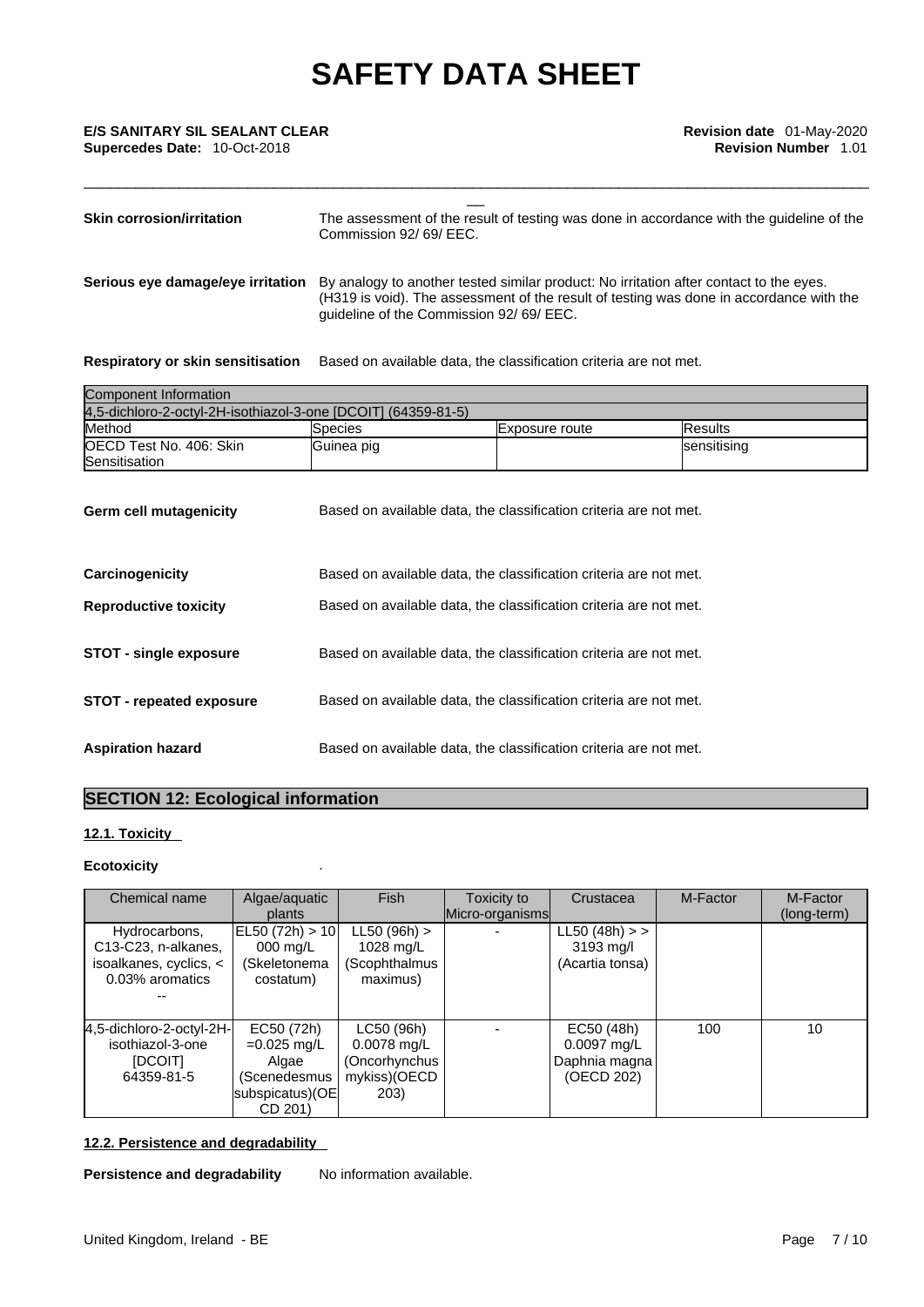| <b>Component Information</b>                                  |                      |              |                   |  |
|---------------------------------------------------------------|----------------------|--------------|-------------------|--|
| 4,5-dichloro-2-octyl-2H-isothiazol-3-one [DCOIT] (64359-81-5) |                      |              |                   |  |
| <b>Method</b>                                                 | <b>Exposure time</b> | <b>Value</b> | <b>Results</b>    |  |
| <b>IOECD Test No. 308: Aerobic and</b>                        |                      | Half-life    | $11.1 - 1.3$ davs |  |
| Anaerobic Transformation in                                   |                      |              |                   |  |
| <b>Aquatic Sediment Systems</b>                               |                      |              |                   |  |

\_\_\_\_\_\_\_\_\_\_\_\_\_\_\_\_\_\_\_\_\_\_\_\_\_\_\_\_\_\_\_\_\_\_\_\_\_\_\_\_\_\_\_\_\_\_\_\_\_\_\_\_\_\_\_\_\_\_\_\_\_\_\_\_\_\_\_\_\_\_\_\_\_\_\_\_\_\_\_\_\_\_\_\_\_\_\_\_\_\_\_

## **12.3. Bioaccumulative potential**

**Bioaccumulation** There is no data for this product.

## **Component Information**

| Chemical name                                                     | <b>Partition coefficient</b> | Bioconcentration factor (BCF) |
|-------------------------------------------------------------------|------------------------------|-------------------------------|
| 4,5-dichloro-2-octyl-2H-isothiazol-3-one<br>[DCOIT]<br>64359-81-5 | 4.4                          |                               |

## **12.4. Mobility in soil**

**Mobility in soil** No information available.

## **12.5. Results of PBT and vPvB assessment**

**PBT and vPvB assessment** . The components in this formulation do not meet the criteria for classification as PBT or vPvB.

| Chemical name                                                  | PBT and vPvB assessment         |
|----------------------------------------------------------------|---------------------------------|
| Triacetoxy(propyl)silane<br>17865-07-5                         | The substance is not PBT / vPvB |
| Silanetriol, methyl-, triacetate<br>4253-34-3                  | The substance is not PBT / vPvB |
| 4,5-dichloro-2-octyl-2H-isothiazol-3-one [DCOIT]<br>64359-81-5 | The substance is not PBT / vPvB |

## **12.6. Other adverse effects**

**Other adverse effects** No information available.

## **SECTION 13: Disposal considerations**

## **13.1. Waste treatment methods**

| Waste from residues/unused<br>products | Dispose of contents/container in accordance with local, regional, national, and<br>international regulations as applicable. |
|----------------------------------------|-----------------------------------------------------------------------------------------------------------------------------|
| Contaminated packaging                 | Do not reuse empty containers. Handle contaminated packages in the same way as the<br>product itself.                       |
| <b>Other information</b>               | Waste codes should be assigned by the user based on the application for which the<br>product was used.                      |

## **SECTION 14: Transport information**

| Land transport (ADR/RID)  |               |  |
|---------------------------|---------------|--|
| 14.1 UN Number            | Not regulated |  |
| 14.2 Proper Shipping Name | Not regulated |  |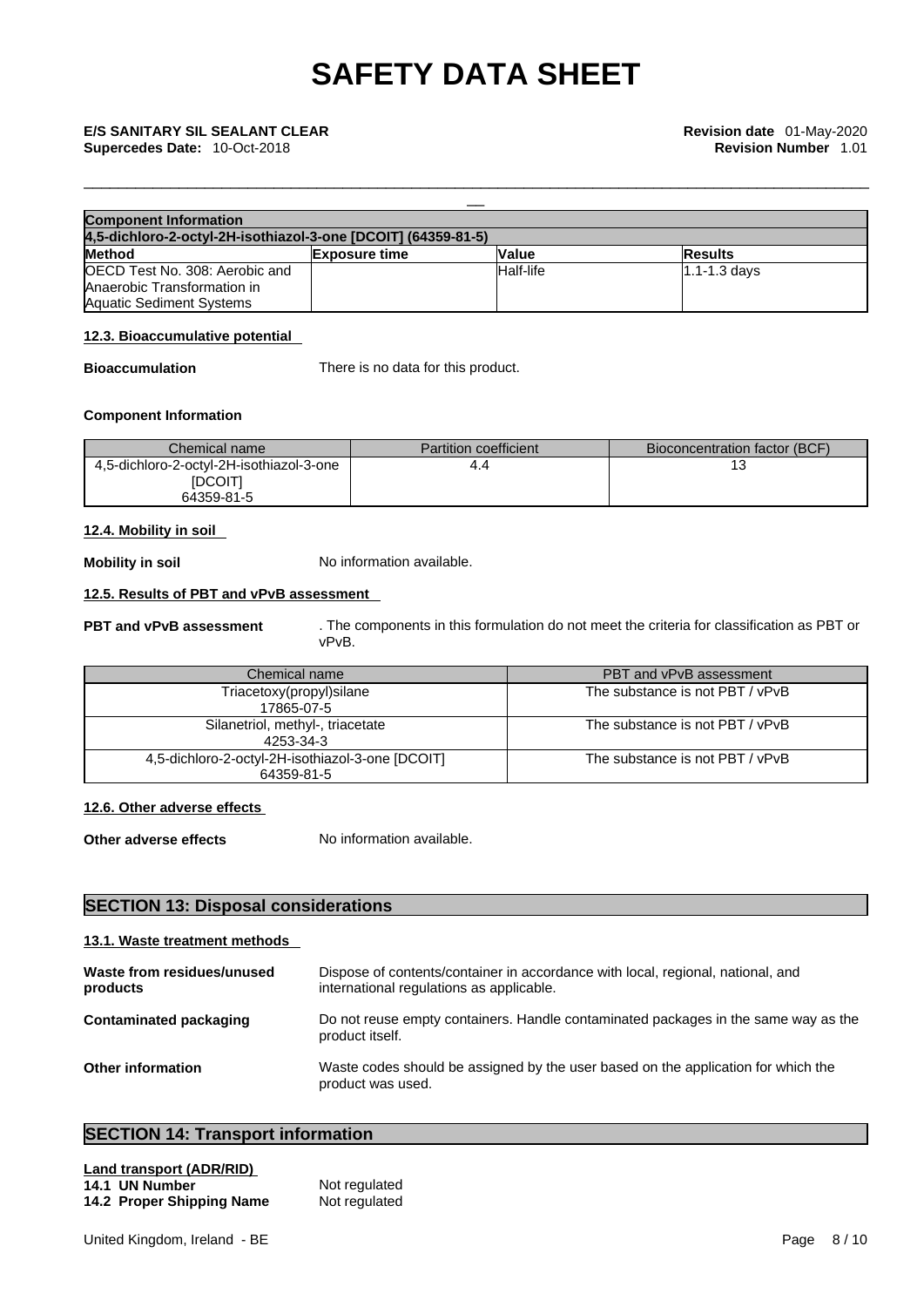\_\_\_\_\_\_\_\_\_\_\_\_\_\_\_\_\_\_\_\_\_\_\_\_\_\_\_\_\_\_\_\_\_\_\_\_\_\_\_\_\_\_\_\_\_\_\_\_\_\_\_\_\_\_\_\_\_\_\_\_\_\_\_\_\_\_\_\_\_\_\_\_\_\_\_\_\_\_\_\_\_\_\_\_\_\_\_\_\_\_\_

\_\_ **E/S SANITARY SIL SEALANT CLEAR Revision date** 01-May-2020 **Supercedes Date:** 10-Oct-2018 **Revision Number** 1.01

|             | 14.3 Transport hazard class(es)<br>14.4 Packing Group<br>14.5 Environmental hazards<br><b>14.6 Special Provisions</b> | Not regulated<br>Not regulated<br>Not applicable<br>None |  |  |
|-------------|-----------------------------------------------------------------------------------------------------------------------|----------------------------------------------------------|--|--|
| <b>IMDG</b> |                                                                                                                       |                                                          |  |  |
|             | 14.1 UN number                                                                                                        | Not regulated                                            |  |  |
|             | 14.2 Proper Shipping Name                                                                                             | Not regulated                                            |  |  |
|             | 14.3 Transport hazard class(es)                                                                                       | Not regulated                                            |  |  |
|             | 14.4 Packing group                                                                                                    | Not regulated                                            |  |  |
|             | <b>14.5 Marine Pollutant</b>                                                                                          | Np.                                                      |  |  |
|             | <b>14.6 Special Provisions</b>                                                                                        | None                                                     |  |  |
|             | 14.7 Transport in bulk according to Annex II of MARPOL 73/78 and the IBC Code Not applicable                          |                                                          |  |  |

**Air transport (ICAO-TI / IATA-DGR) 14.1 UN number**  Not regulated **14.2 Proper Shipping Name** Not regulated **14.3 Transport hazard class(es)** Not regulated **14.3 Transport hazard class(es) 14.4 Packing group Mot regulated** 14.5 **Environmental hazards** Not applicable **14.6 Special Provisions** None

## **Section 15: REGULATORY INFORMATION**

## **15.1. Safety, health and environmental regulations/legislation specific for the substance or mixture**

## **European Union**

Take note of Directive 98/24/EC on the protection of the health and safety of workers from the risks related to chemical agents at work

Check whether measures in accordance with Directive 94/33/EC for the protection of young people at work must be taken.

Take note of Directive 92/85/EC on the protection of pregnant and breastfeeding women at work

## **Registration, Evaluation, Authorization, and Restriction of Chemicals (REACh) Regulation (EC 1907/2006)**

### **SVHC: Substances of Very High Concern for Authorisation:**

This product does not contain candidate substances of very high concern at a concentration  $>=0.1\%$  (Regulation (EC) No. 1907/2006 (REACH), Article 59)

### **EU-REACH (1907/2006) - Annex XVII - Substances subject to Restriction**

This product does not contain substances subject to restriction (Regulation (EC) No. 1907/2006 (REACH), Annex XVII).

## **Substance subject to authorisation per REACH Annex XIV**

This product does not contain substances subject to authorisation (Regulation (EC) No. 1907/2006 (REACH), Annex XIV)

**Ozone-depleting substances (ODS) regulation (EC) 1005/2009** Not applicable

## **Persistent Organic Pollutants**

Not applicable

United Kingdom, Ireland - BE **Page 9 / 10** November 2012 12:00 November 2012 12:00 November 2012 12:00 Page 9 / 10